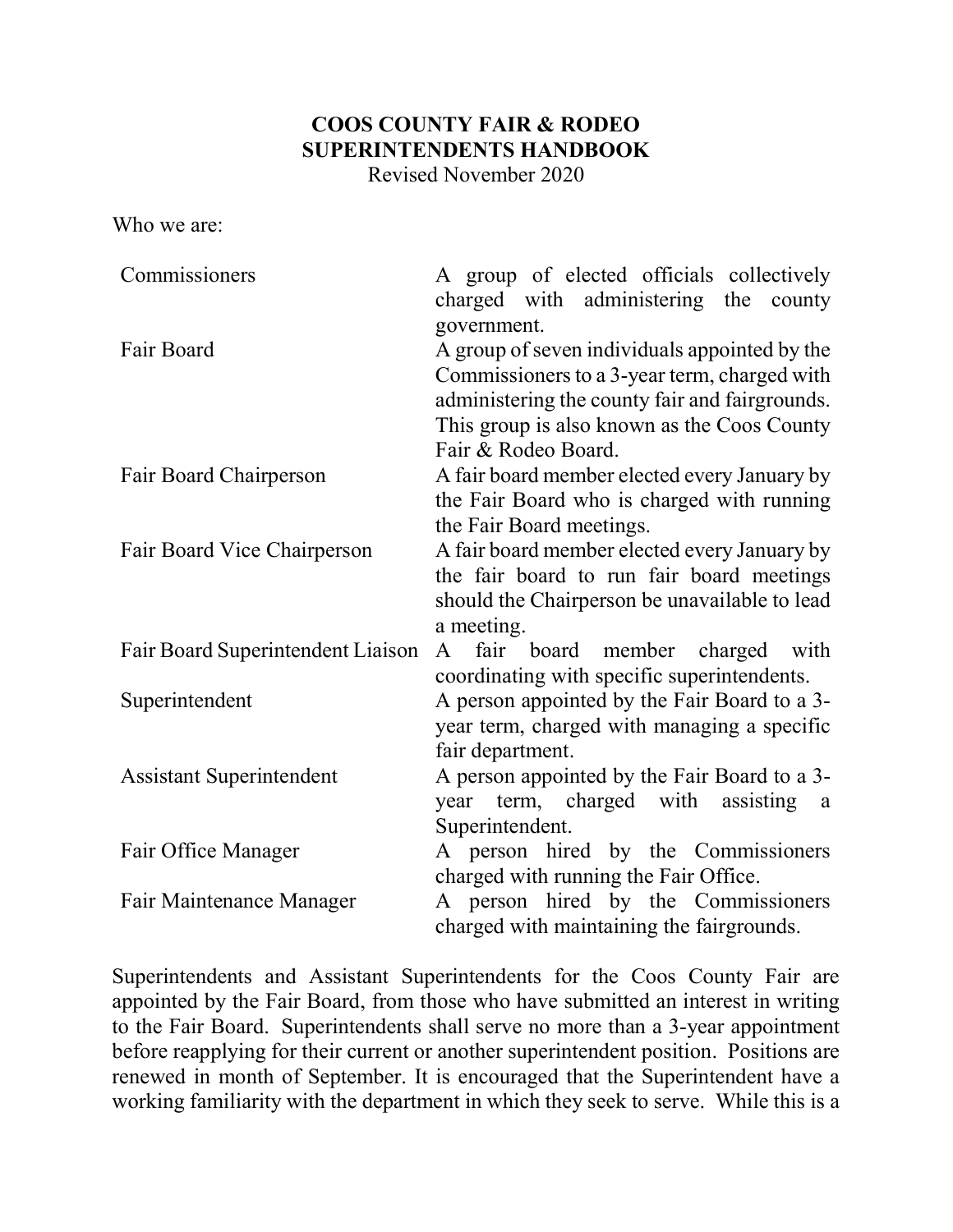volunteer position, each superintendent shall receive a season pass and camping spot, for their personal use.

#### The Fair Board expects the Superintendents to address any concerns regarding their department or the fair with the Fair Office Manager first. The Fair Office Manager may refer the issue to the Fair Board.

#### DUTIES AND RESPONSIBILITIES OF COOS COUNTY FAIR VOLUNTEER SUPERINTENDENTS

The Superintendent duties are a year-round commitment with most time spent just before, during and immediately after the fair. Duties are divided into categories, preparing for the Fair, during the Fair and closing the fair.

### THROUGHOUT THE YEAR

1. Each Superintendent, under direction of the Fair Board, shall be responsible for the department that they are assigned to. Superintendents shall attend a minimum of three Fair Board meetings each calendar year, to discuss and review their department needs. If a Superintendent fails to participate in less than three Fair Board meetings in a calendar year, they may be removed from their appointed position.

2. The Assistant Superintendent position exists to provide help to the Superintendent. In the event that the Superintendent is unable to perform their duties, the Assistant Superintendent will temporarily assume the Superintendent role. The Superintendent is responsible to training the Assistant Superintendent and ensuring that they are ready when and if the need arises. Superintendents that do not make reasonable efforts to properly prepare their Assistant Superintendents may be removed from their appointed position.

3. Superintendents are encouraged to visit other fairs and seek out new ideas on organization and displaying. Fair passes may be available to you for neighboring fairs. Please contact the Fair Office Manager.

4. Superintendents are encouraged to contact clubs active in the area of your department for their suggestions for the department, i.e. quilt clubs in Needlework, carvers/artists in Arts and crafts. Superintendents should contact or suggest demonstrators for their area. Advise the Fair Office Manager of your plans in writing so passes and parking can be coordinated for any display demonstrations you secure.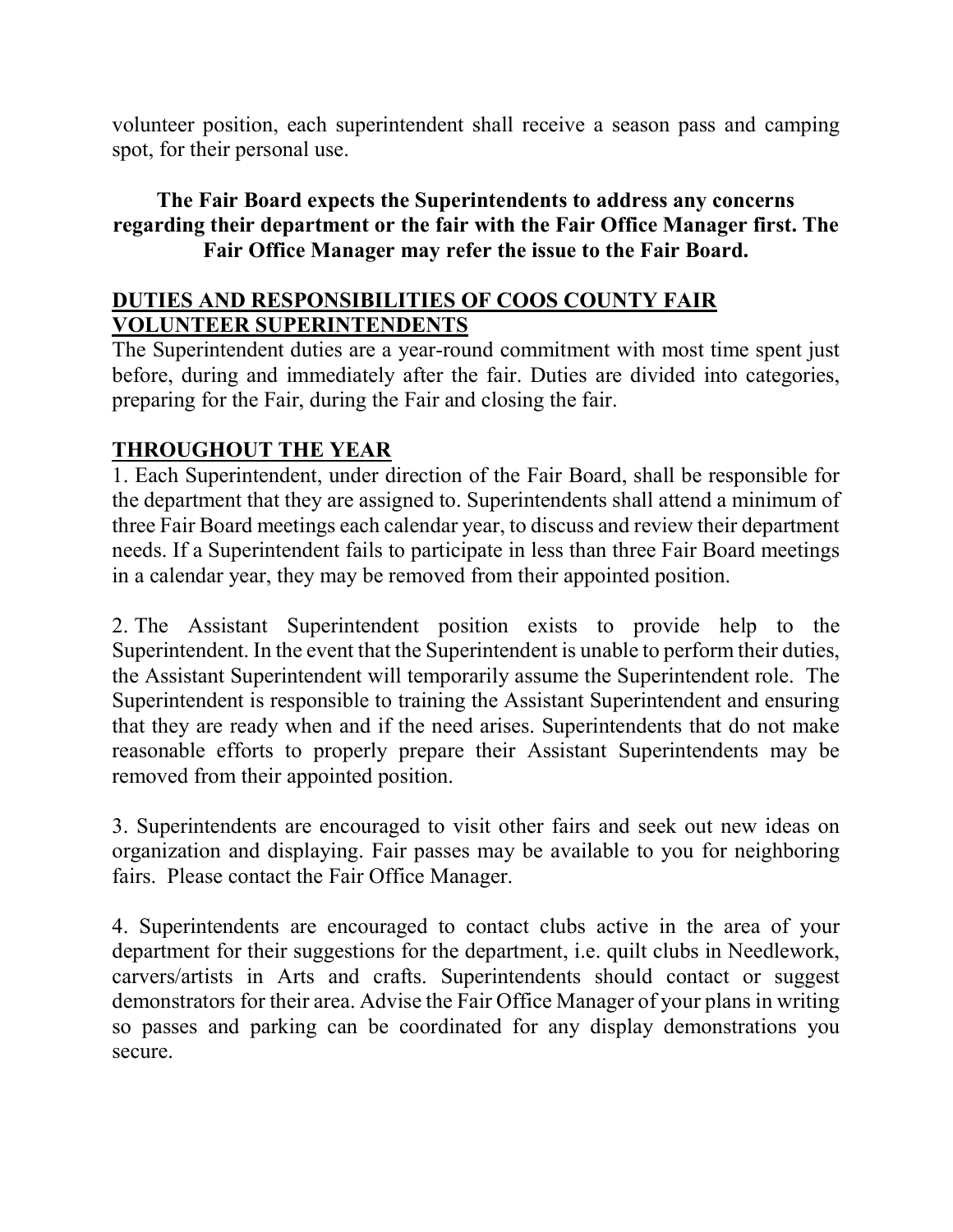5. Superintendents will arrange for trophies and special awards (ribbons) for their departments. Coordinate with the Fair Office Manager, before the start of fair to ensure your department has enough ribbons for each category.

6. Superintendents are responsible to acquire "special prizes" for their departments. "Special prizes" may be sought from related business donors, corporate entities, private individual sponsorships or special memorials. Superintendents can seek direction from previous premium books as to the nature of the special prizes for their department but are not limited to those prizes.

7. Throughout the year, Superintendents are encouraged to give ideas and/or articles for the different news media to the Fair Office Manager.

# EXHIBITOR'S HANDBOOK

1. All deletions, revisions or additions of any classes or divisions must be approved by the Fair Board. All approved final department changes for the Exhibitor Handbook must be submitted by the Superintendents to the Fair Office Manager by the deadline of December 31 each year. Changes submitted after the December 31 deadline may be added to the handbook IF the 4-H/OSU Extension representative has time.

2. Superintendents will submit to the Exhibitor Handbook all special awards for their departments. Forms are available by contacting the Fair Office. Deadline for submitting your department's special awards information to the Fair Office Manager is December 31. . Changes submitted after the December 31 deadline may be added to the handbook IF the 4-H/OSU Extension representative has time.

3. Open Class Sponsorship prizes, awards and gift certificates must be sent to or delivered to the Fair Office, BEFORE the start of fair. These will be given to the superintendent for display during the fair.

### PROCEDURE IN OBTAINING JUDGES

1. Superintendents are responsible for ensuring qualified judges within budgeted fees are secured and approved by the Fair Office Manager. You are responsible for contacting the Fair Office Manager with your suggestions whether it is a judge from the previous year or someone new. This applies to all departments. All judges that are paid for their services must have a signed contract. Superintendents are urged to make their suggestions for judges as early as possible as good judges are in demand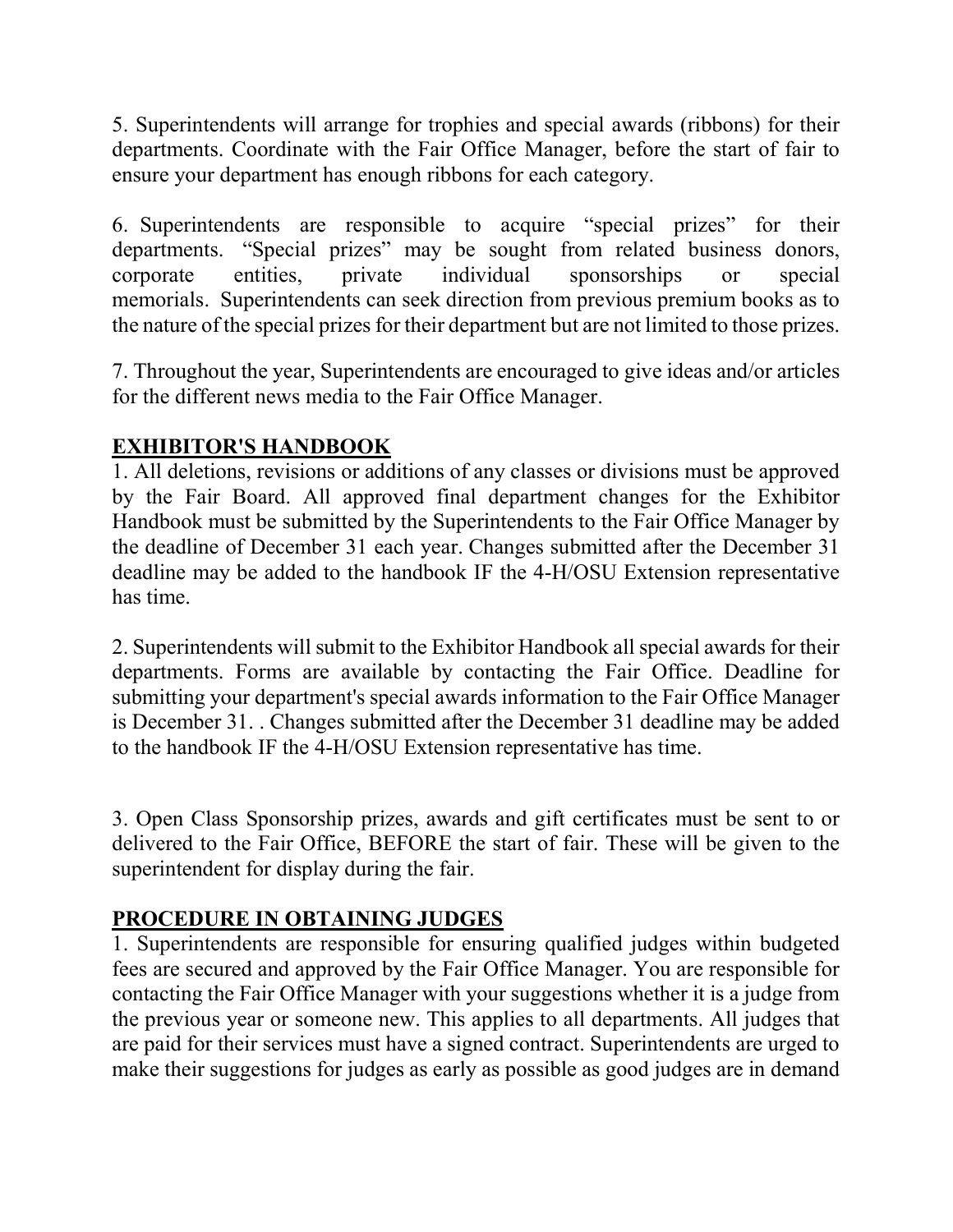and must be contacted early. It is the policy to have the same judge for no more than two consecutive years. Out of county judges for static exhibits are preferable.

2. 4-H & FFA: A list of proposed judges must be turned in for approval. Judging contracts will be issued by the Fair Office. 4-H Director and the Fair Office Manager will work together to secure judges. Whenever possible the 4-H/FFA judge should also be used to judge Open Class.

# PREPARING FOR THE FAIR

1. Superintendents are required to attend the Fair Board meeting every May. Superintendents will provide the Fair Board with an update for the upcoming fair. If you are unable to attend this meeting, you must contact the Fair Board Chairperson PRIOR to the meeting date. This meeting will count as one of the three required meetings per year.

2.The Superintendent will be encouraged to see that there are educational displays and materials in their department as space provides as an opportunity to educate the public. This can be accomplished through demonstrations, special displays, etc.

3.Turn in your supply and material list for your department into the Fair Office on or before June 1. Supply forms are available at the Fair office. No purchases will be allowed without prior approval of Fair Board. Original receipts must be turned in to the Fair office before payment can be issued.

4. Superintendents will schedule with the Fair office a day and time to tour their department areas with Fair staff in May or June and to give written requests (maps, department layout, pen setup etc.) for their Department's set up and preparation. Superintendents should meet with the maintenance staff no later than four weeks before entry day to make sure their building/area is cleaned, set up and ready for entry day. Our maintenance staff will do the major cleanup and prepare the buildings for fair. However, Superintendents must oversee and organize their stalls, pens, cases, tables and/or other display areas. Superintendents are requested to turn in a map showing pen and stall assignments to the Fair Board Superintendent Liaison.

5. Superintendents will work together for an overall coordination on the use of the fair theme and create attractively decorated departments.

6. Superintendents are responsible to organize volunteers to assist as needed from entry day to release day. A list of volunteers shall be provided to the Fair Office no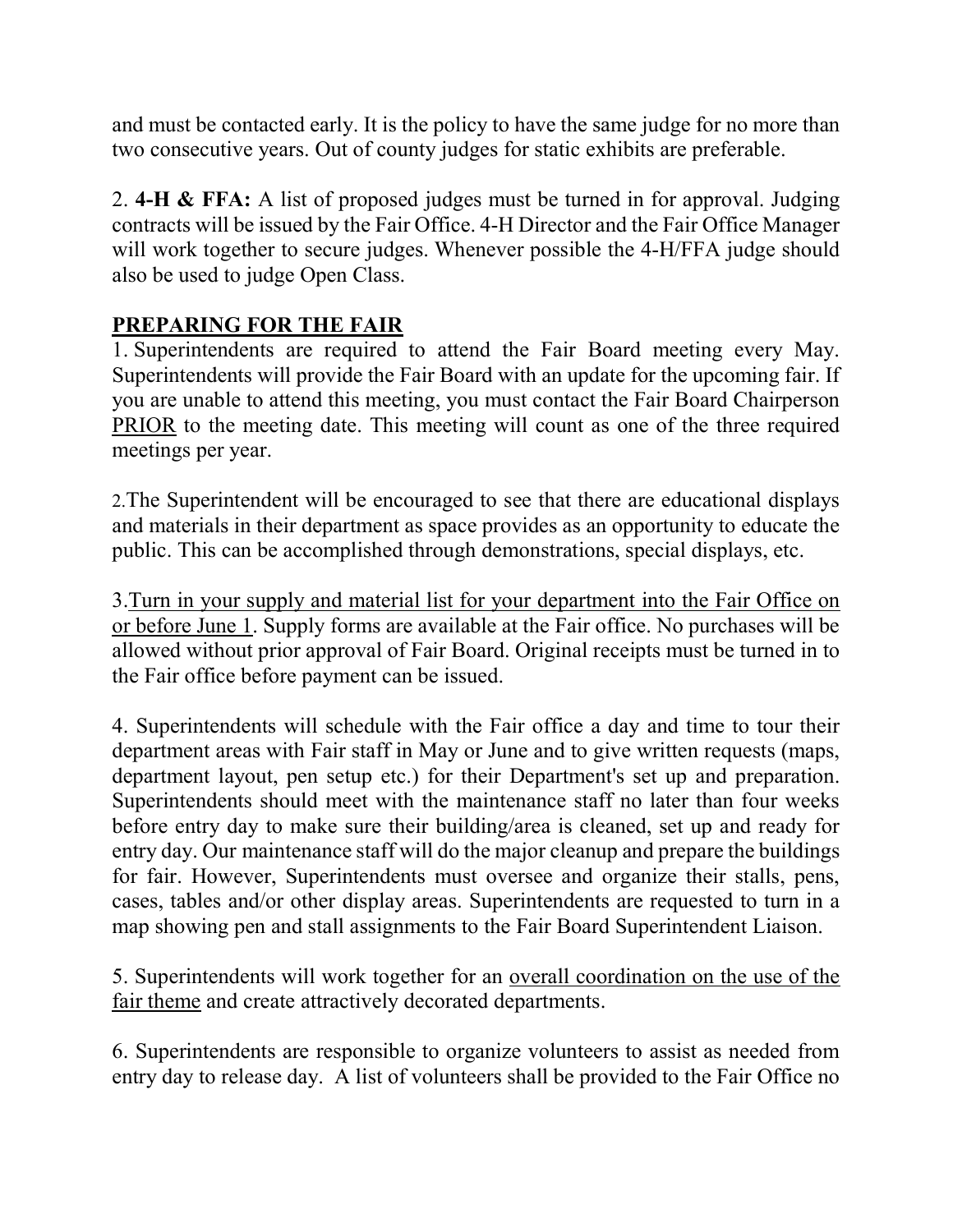less than seven days prior to the start of fair to ensure all volunteers are provided with appropriate passes.

7. Superintendents should contact the Fair Office Manager if they find any exhibit that is in their judgement objectionable or does not fit a listed class. The Fair Office Manager may refer the matter to the Fair Board. In the case of livestock, the veterinarian has the final say as to admittance in the fair. All entries accepted must be put on display and judged. Livestock entries will be limited according to space availability. All livestock entry forms will be dated when received at the Fair office.

8. Only classes listed in the Premium Book can legally receive premiums. Superintendents cannot add a class to fit an exhibit. However, making notes of such exhibits allows the addition of appropriate classes to accommodate entries for the next premium book.

9. Superintendents must be present and available in the area of their assigned department whenever the fair is open to exhibitor,to respond to questions and comments from exhibitors.

10. Superintendents will see that the exhibits are entered and arranged properly and have each class in the department grouped together and ready for the judge.

11. Superintendents must be present and available at judging times.

12. Superintendents will organize Department volunteers to act as clerks for judges, record winners, and place award stickers and or ribbons on exhibits following judging. Departments are encouraged to provide judges' comments on the back of the exhibitor's tag.

13. Superintendents will see that exhibits are arranged in an attractive and proper manner for display with tags and ribbons clearly visible.

14. Superintendents and volunteers must be aware of what to do in case of an emergency (fire, accident, problem requiring security personnel). A copy of the Disaster plan will be given to each Department.

### DURING THE FAIR

1. Superintendents will schedule volunteers to staff the department during all public hours. Volunteers are there to act as official hostess/host, ensure that the exhibits are not tampered with, answer questions regarding exhibits, and know general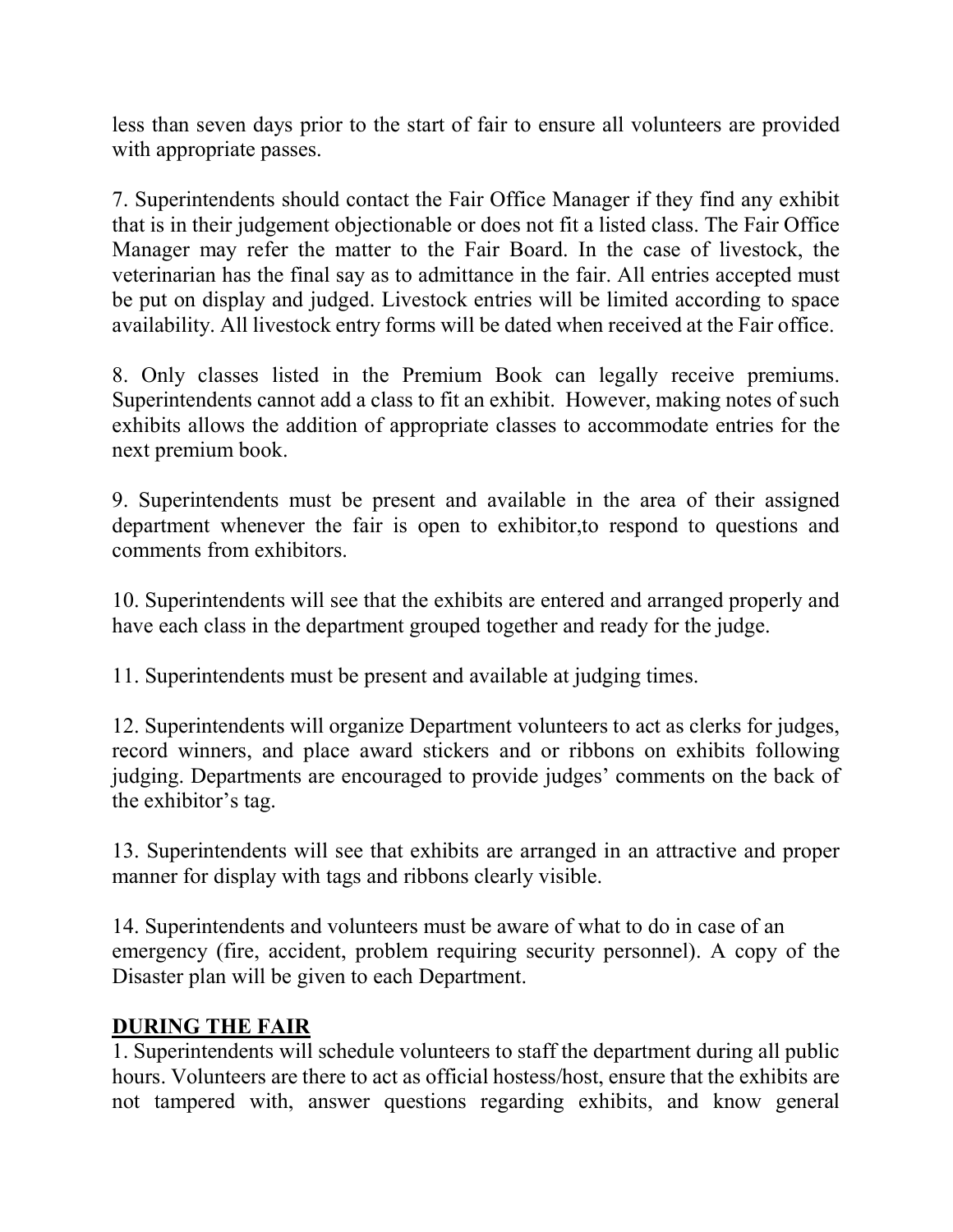information on the Fair (Fair schedule, entertainment areas, bathrooms, first aid area, etc.). Volunteers shall always be courteous and helpful. Volunteers should immediately report all concerns to the Superintendent or the Fair Office Manager. Personal cleanliness and appearance are very important. Remember you are representing the Coos County Fair and meeting the public.

2. As a Superintendent, you should be easily seen by the Fairgoer for questions or information needed. All Superintendents and Volunteers need Fair identification which will be provided by the Fair office.

3. All staff are asked to read the Fair's rules and regulations in the Exhibitor's Handbook so that if complaints are made staff can refer the complainant to the specific regulation.

4. Superintendents will refer any major complaints to the Fair Board Superintendent Liaison or to any other Fair Board member.

5. Superintendents shall immediately return their exhibitors book along with all excess ribbons and stickers to the Fair Office after judging is completed. All special award winners need to be turned into the Fair office with the exhibitor's book.

6. NO EXHIBIT, including 4-H, FFA and Open Class will be removed before 8 A.M. Sunday, without prior approval of the Fair Manager. In case of a livestock situation, in which the Veterinarian requires an animal to leave, the Superintendent must notify the Fair Board Superintendent Liaison.

7. Superintendents and staff are urged to note any mistakes discovered in the Exhibitor's Handbook. A copy of the Handbooks should be marked for corrections and suggested improvements during the fair and submitted to the fair office either during fair or at the Post Fair Meeting shortly thereafter.

# PLAN FOR NEXT YEAR'S FAIR WHILE IT IS STILL FRESH IN YOUR MIND.

There is no better time to note and record insights for improvements. Any problems that you encountered, along with any damages to exhibits or your department, need to be reported in writing to the Fair Office.

# CLOSING DOWN THE FAIR